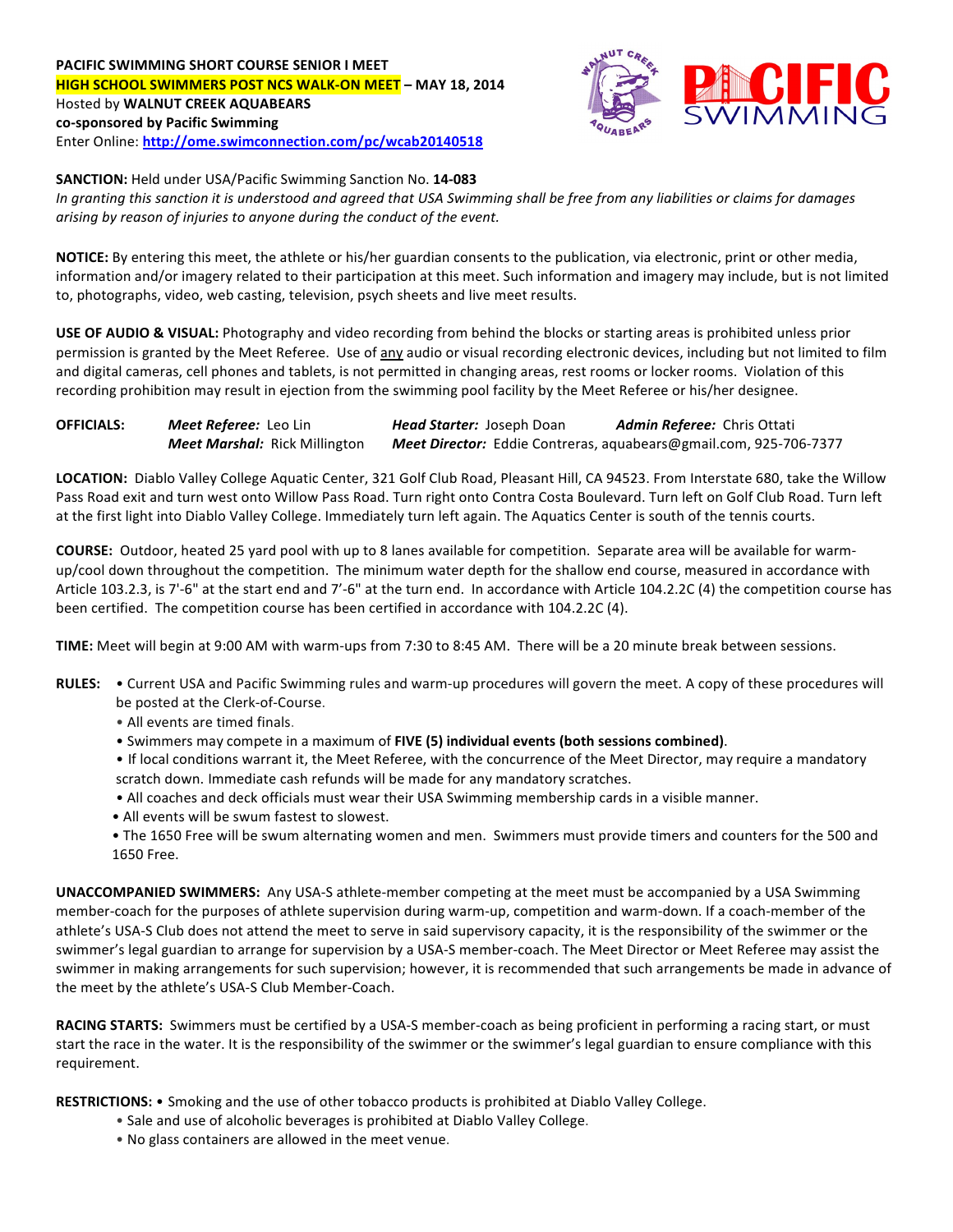- Only swimmers, coaches, officials, and volunteers will be allowed on the pool deck.
- Coaches Pop-ups will be allowed on deck. No other set-up will be allowed on the pool deck.
- Except where venue facilities require otherwise, changing into or out of swimsuits other than in locker rooms or other designated areas is not appropriate and is strongly discouraged.
- **ELIGIBILITY:** . Swimmers must be current members of USA-S and enter their name and registration number on the meet entry card as they are shown on their Registration Card. If this is not done, it may be difficult to match the swimmer with the registration and times database. The meet host will check all swimmer registrations against the SWIMS database and if not found to be registered, the Meet Director shall accept the registration at the meet (a \$10 surcharge will be added to the regular registration fee). Duplicate registrations will be refunded by mail.

• This is a post high school season meet, and as such is restricted to swimmers in ninth grade and above. Student ID cards may be checked. Swimmers who enter and are 8th grade or below will be removed from the meet and will not be **given refunds.**

- Entry times should be the swimmers actual time and not the minimum standard.
- Disabled swimmers in ninth grade and above are welcome to attend this meet and should contact the Meet Director or Meet Referee regarding special accommodations.
- No time conversions will be accepted.
- Entries with "NO TIME" will be rejected.

**CHECK-IN:** The meet will be deck seeded. Swimmers must check-in at the Clerk-of-Course. Close of check-in for all events shall be no more than 60 minutes before the estimated time of the start of the first heat of the event. No event shall be closed more than 30 minutes before the scheduled start of the meet session. Swimmers who do not check-in will not be seeded in the event.

**SCRATCH RULE:** Swimmers entered in a timed final individual event that is seeded on the deck who have checked in for that event, must swim in the event unless they notify the clerk of the course before seeding for that event has begun that they wish to scratch. Failure to swim an event will result in being barred from their next individual event in which the swimmer is entered on that day or the next meet day, whichever is first.

**ENTRY FEES:** \$5.50 per individual event plus an \$8.00 per swimmer participation fee. Entries will be rejected if payment is not sent at time of request.

## ENTRIES: All sessions of this meet require individuals to pre-enter using one of the methods listed - All entry deadlines will be **enforced.**

**Sessions 1 & 2: Online Meet Entries: Deadline by 11:59 PM on Thursday, May 15.** To enter online go to http://ome.swimconnection.com/pc/wcab20140518 to receive an immediate entry confirmation this method requires payment by credit card. Swim Connection, LLC charges a processing fee for this service, equal to \$1 per swimmer plus 5% of the total Entry Fees. Please note that the processing fee is a separate fee from the Entry Fees. If you do not wish to pay the processing fee, enter the meet using a mail entry. Entering online is a convenience, is completely voluntary, and is in no way required or expected of a swimmer by Pacific Swimming.

**Sessions 1 & 2: Surface Mail Entries: Postmarked by Monday, May 12.** Entries must be on the attached consolidated entry form. Forms must be filled out completely and printed clearly with swimmers best time. Requests for confirmation of receipt of entries should include a self-addressed envelope. Make check payable to: Walnut Creek Aquabears and mail or hand-deliver entries to: WCAB Entries, 1374 Lupine Court, Concord, CA 94521

Sessions 1 & 2: Paper Entry at the NCS Championship Meet: Deadline by the conclusion of the meet on Saturday, May **17.** Entries must be on the attached consolidated entry form. Forms must be filled out completely and printed clearly with swimmers best time.

**Session 2 only:** Walk-on entry on the day of the meet: Walk-on entries will be accepted the day of the meet for Session 2 only. The entry deadline for Session 2 is 10:00 a.m.

**Relay Entries:** Relays can be pre-entered online or deck entered at the meet. Deadline by 8:30 a.m.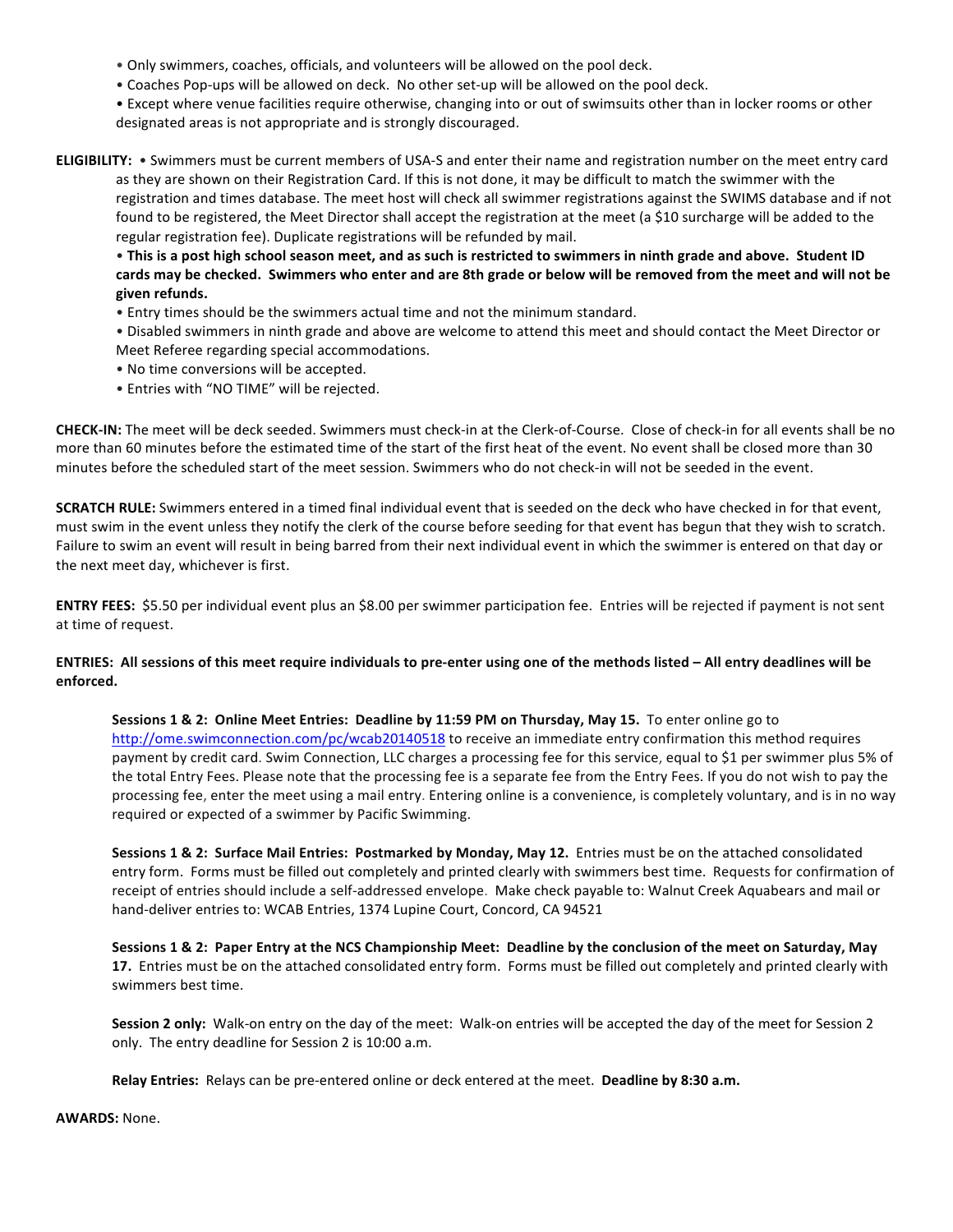ADMISSION: Free. Meet programs will be posted online, at the pool, and provided to coaches and officials.

HOSPITALITY: Hospitality available for coaches, officials, timers, and volunteers. Lunches will be provided for coaches and working deck officials. There will not be a snack bar.

MISCELLANEOUS: No overnight parking is allowed. No noise makers allowed in the pool facility. Parents please respect the area designated for coaches (i.e. do not sit or stand in front of coaches).

| Girls Event #                  | <b>Event Description</b> | <b>Boys Event #</b> |  |  |  |  |  |
|--------------------------------|--------------------------|---------------------|--|--|--|--|--|
| Session 1 - Short Course Yards |                          |                     |  |  |  |  |  |
| 1                              | $\mathbf{2}$             |                     |  |  |  |  |  |
| 3                              | 100y Freestyle           | 4                   |  |  |  |  |  |
| 5                              | 200y Backstroke          | 6                   |  |  |  |  |  |
| $\overline{7}$                 | 200y Butterfly           | 8                   |  |  |  |  |  |
| 9                              | 200y Medley Relay        | 10                  |  |  |  |  |  |
| 11                             | 200y Freestyle           | 12                  |  |  |  |  |  |
| 13                             | 400y Individual Medley   | 14                  |  |  |  |  |  |
| 15                             | <b>400y Free Relay</b>   | 16                  |  |  |  |  |  |
| 17                             | 100y Backstroke          | 18                  |  |  |  |  |  |
| 19                             | 500y Freestyle           | 20                  |  |  |  |  |  |
| 21                             | 100y Breaststroke        | 22                  |  |  |  |  |  |
| 23                             | 100y Butterfly           | 24                  |  |  |  |  |  |
| 25                             | <b>200y Free Relay</b>   | 26                  |  |  |  |  |  |
| 27                             | 200y Individual Medley   |                     |  |  |  |  |  |
| 29                             | 50y Freestyle            | 30                  |  |  |  |  |  |
| 31                             | <b>400y Medley Relay</b> | 32                  |  |  |  |  |  |
| 33                             | 34                       |                     |  |  |  |  |  |

## **ORDER OF EVENTS**

|     | Session 2 – Short Course Yards |     |
|-----|--------------------------------|-----|
| 101 | 200y Breaststroke              | 102 |
| 103 | 100y Freestyle                 | 104 |
| 105 | 200y Backstroke                | 106 |
| 107 | 200y Butterfly                 | 108 |
|     |                                |     |
| 111 | 200y Freestyle                 | 112 |
| 113 | 400y Individual Medley         | 114 |
|     |                                |     |
| 117 | 100y Backstroke                | 118 |
| 119 | 500y Freestyle                 | 120 |
| 121 | 100y Breaststroke              | 122 |
| 123 | 100y Butterfly                 | 134 |
|     |                                |     |
| 127 | 200y Individual Medley         | 128 |
| 129 | 50y Freestyle                  | 130 |
|     |                                |     |
| 133 | 1650y Freestyle (1000y Free)   | 134 |
|     |                                |     |

\*Initial split for the 1000y Freestyle will be offered within the 1650y Freestyle.

Swimmers must provide their own timers and lap counters for the 500y Freestyle and the 1650y Freestyle.